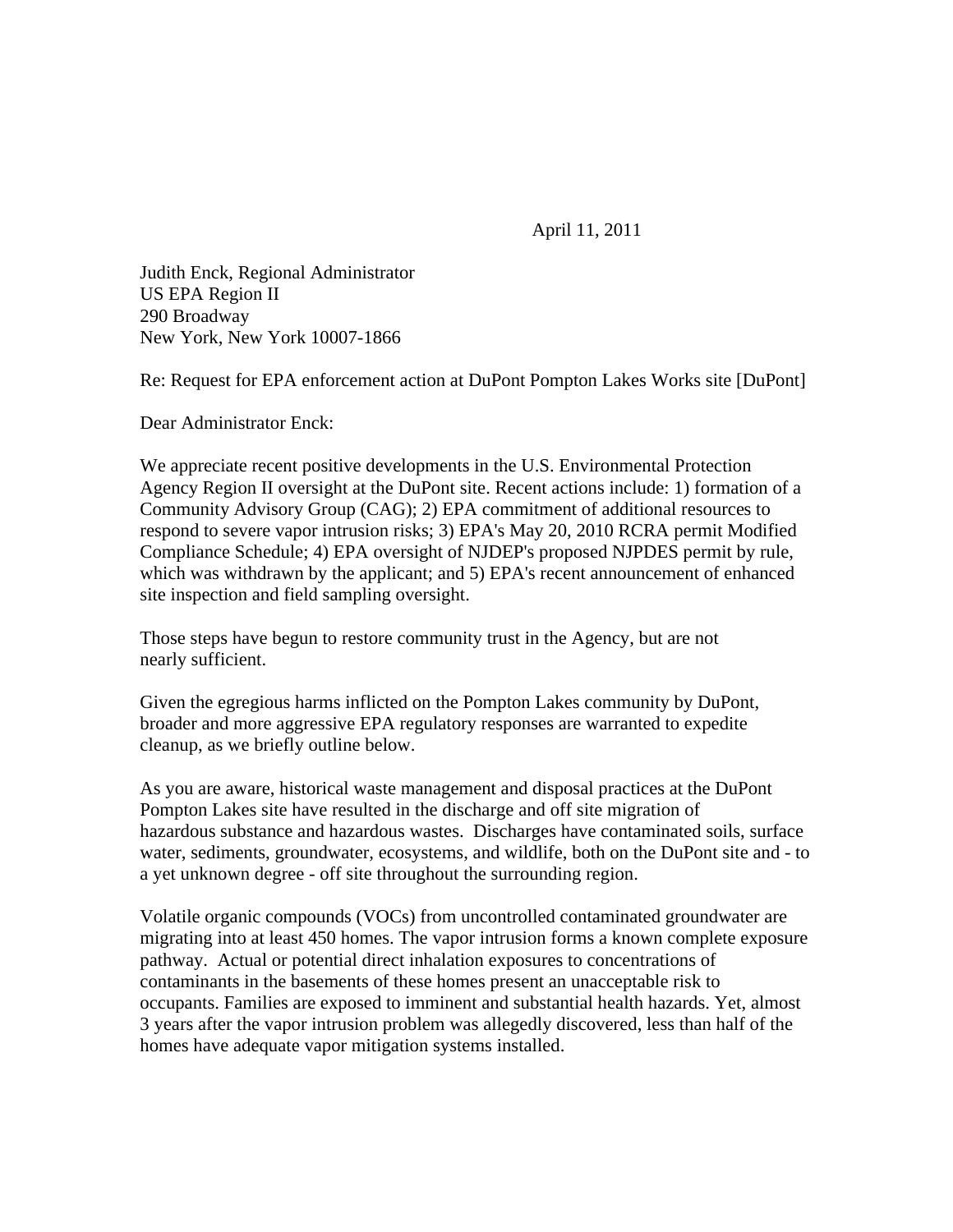In December 2009, the NJ Department of Health and Senior Services issued a Report: "ANALYSIS OF CANCER INCIDENCE IN THE POMPTON LAKES NEIGHBORHOOD IMPACTED BY THE DUPONT GROUNDWATER CONTAMINATION" (DHSS Report)

The DHSS Report found statistically significanted elevated incidence of kidney cancer in females and non-Hodgkin lymphoma in males

http://www.state.nj.us/health/eoh/cehsweb/documents/analysis\_cancer\_inc\_pompton\_la kes.pdf

These discharges and releases are subject to the requirements of CERCLA, RCRA and the Clean Water Act. Moreover, actual and threatened releases of hazardous substances from this site present a significant threat to public health and welfare (the standard under CERCLA). In addition, we believe that the facts currently in the record before EPA support a finding by EPA that the DuPont releases pose an imminent and substantial threat to public health and/or the environment (the standard under RCRA).

Thus far, remediation and restoration of the DuPont site have been governed by the terms of a 1988 Administrative Consent Order (ACO) between DuPont and the NJ DEP and a 1992 RCRA Corrective Action permit issued by US EPA Region II.

Yet more than 20 years later, contamination at the majority of some 200 RCRA "solid waste management units" ("areas of concern" under the ACO) has not been fully delineated or contaminant sources permanently remediated.

The groundwater plume has migrated off site and direct human exposures are not under control. Vapor mitigation systems have not been installed in all impacted buildings.

Given extremely high historic levels of lead (100,000 ppm) and mercury (5,000 ppm) in soils and sediments (since partially remediated); numerous floods and associated high groundwater tables; and bioaccumulation mechanisms; we don't need a fate/transport model to conclude that it is highly likely that contaminants have migrated far off site. The RCRA permit acknowledges these risks, in part by requiring that one factor that must be considered includes "*weather conditions that may affect the current levels of contamination*" (Module III. 7. c.Vii).

However, off site impacts have not been fully characterized. Fish, wildlife, and other natural resource injuries have not been fully documented and restored, and the public has not been compensated fully for lost uses of those natural resources.

Given current risk conditions and totally unacceptable cleanup delays and partial responses under the terms of the NJ DEP ACO and EPA RCRA permit, we are writing to urge EPA to take a series of steps, including enforcement action, to assure timely and protective cleanup and restoration of the site and impacted region.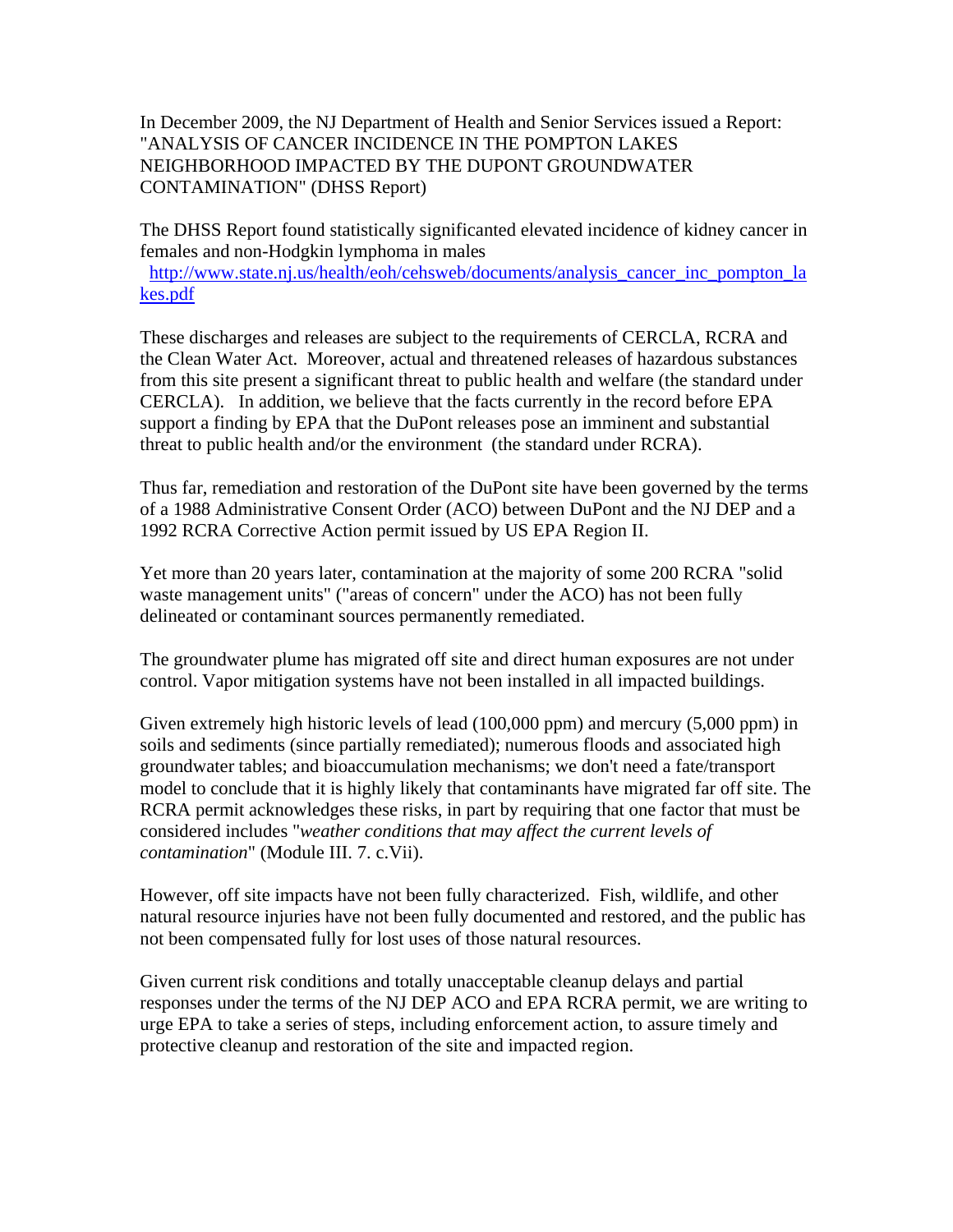Enforcement response is consistent with EPA's National Enforcement Strategy for RCRA Corrective Action (NESCA), which encourages the use of CERCLA at RCRA sites and outlines the advantages of CERCLA. As outlined in NESCA, those advantages include **(text boldface mine**):

http://www.jjkeller.com/wcsstore/CVCatalogAssetStore/references/hazmat/2010/052610 RCRAgoal.pdf

# *C. Use of CERCLA or Equivalent State Tools to Facilitate RCRA CA*

*As part of NESCA, Regions and States are strongly encouraged to consider using CERCLA enforcement authorities or the State equivalent (where possible) to help further the 2020 CA Goal. Although traditional RCRA permits and CA orders may fully address CA issues at typical facilities, CERCLA can be a useful enforcement supplement in many cases. Various CERCLA tools, including information gathering, settlement authorities, and cost recovery provisions, can, in appropriate cases, support RCRA CA and enhance and speed the cleanup process. EPA has long recognized the close relationship of cleanups conducted under RCRA and CERCLA.*

### *1. Advantages of CERCLA*

#### *a. Procedural*

*CERCLA contains a number of potential advantages when bringing enforcement actions to require cleanups. EPA has identified some of the specific procedural advantages of using CERCLA at facilities that might otherwise be addressed under RCRA. In some cases, CERCLA provides for higher penalties than RCRA as well as the availability of punitive damages. CERCLA's express statutory provisions addressing pre-enforcement review provide the ability to avoid disputes over the timing and scope of judicial review when bringing an enforcement action.* 

#### *d. Cost Recovery Agreements*

*CERCLA's cost recovery provisions, and the ability to establish Superfund special accounts, provide extremely useful tools that may be used to help achieve the 2020 CA Goal. Although EPA does not routinely seek to recover costs incurred in overseeing or otherwise implementing RCRA CA, courts have on many occasions approved the use of CERCLA cost recovery authorities to recover costs incurred in complying with RCRA obligations.* 

*Under CERCLA section 122(b)(3), funds recovered under an agreement with a potentially responsible party may be placed into a Superfund special account to carry out the purposes of that agreement (i.e., to conduct or finance site-specific response actions). For example, funds from an agreement to collect payment on an insurance performance bond could potentially be placed in a special account to fund investigatory CERCLA work necessary to implement work originally ordered under a RCRA CA permit or order at a RCRA facility.*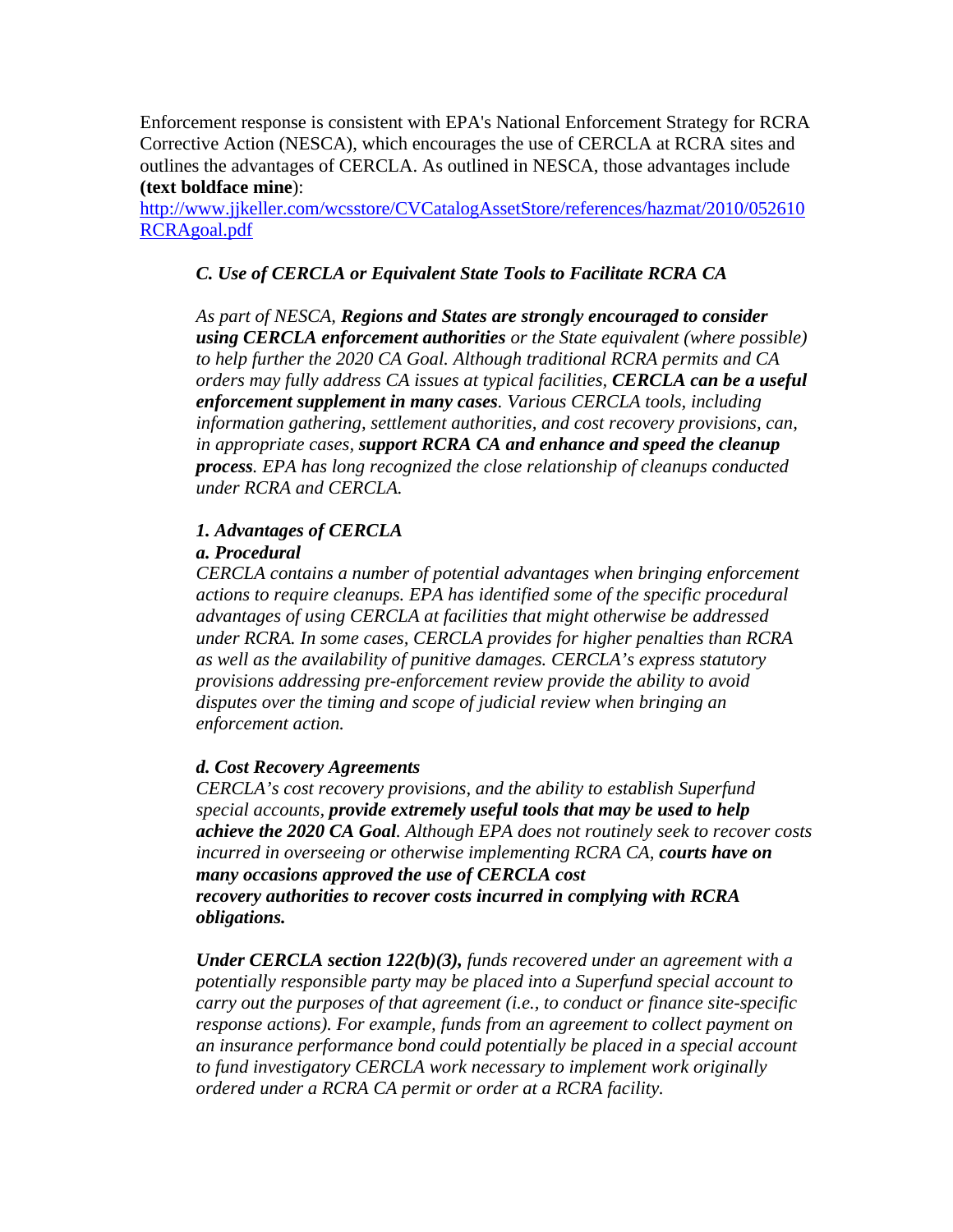In light of the lengthy delays, ongoing problems, and limitations of the RCRA Corrective Action permit, we urge you to take the following steps:

## **I) Conduct RCRA Compliance Investigation and permit enforcement**

The original 1992 RCRA permit included a compliance schedule in Appendix C. Compliance deadlines were established for interim measures, reporting, notification, remedial investigation, remedial workplan implementation, and corrective measures. These deadlines ran on 30-60 day timeframes.

More than, 20 years later, these compliance deadlines have not been met or enforced by EPA. EPA owes the public an explanation of why these deadlines were not met, and EPA must take enforcement action in the event Dupont is responsible for failure to comply with compliance schedule deadlines

It should be noted that the 1992 DuPont RCRA HSWA permit requires DuPont to:

*"determine the nature, extent, direction, and rate of migration of hazardous waste, including hazardous constituents , in soils, groundwater, surface water/sediment, subsurface gas, and or air"*

I highlighted **"subsurface gas**" to emphasize various specific affirmative duties and compliance obligations, which began in 1992, with respect to disclosure, detection monitoring, notification, reporting, compliance with guidance, and corrective action with respect to **vapor intrusion**.

The RCRA permit is based on certain key assumptions that have been called into question:

*"based on the assumption that the information provided in the Permittee's applications, and all succeeding revisions and data subissions, is accurate. ... The Permittee's failure in the application or during the permit issuance process to disclose fuly all relevant facts, or the permittee's misrepresentation of any relevant fact at any time may be grounds for termination, revocation and reissuance, or modification of this permit (see 40 CFR parts 270.41, 270.42, and 270.43) and potential enforcement action."*

We urge EPA to test and validate those assumptions and investigate facts to determine compliance. We direct EPA's attention to the following specific conditions of the RCRA permit that apply:

- 1. Duty to comply (Module I. F. 1)
- 2. Duty to mitigate (I.F.5)
- 3. Duty to provide information (I F.7)
- 4. Immediate reporting of release (I.F.9)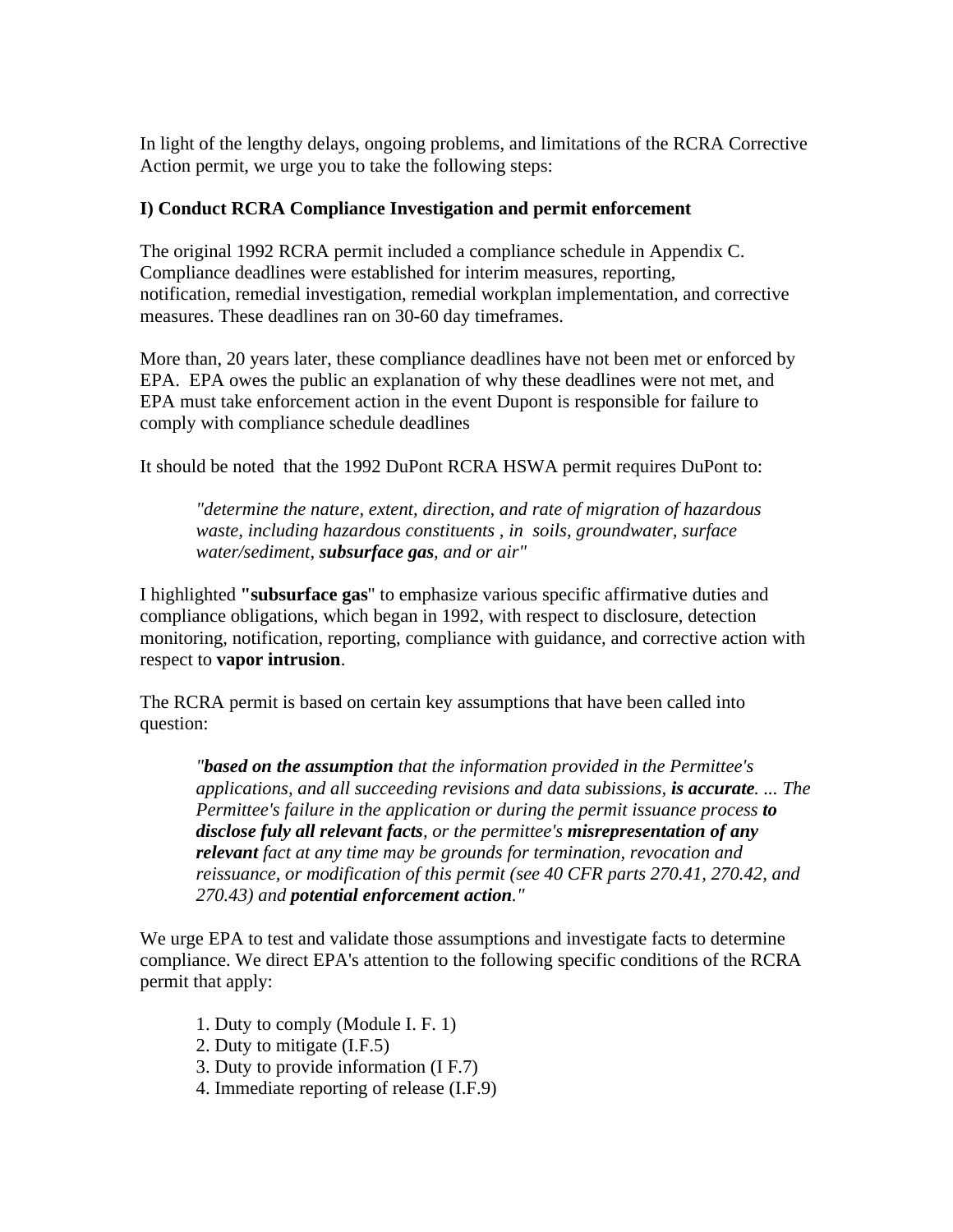5. Twenty four hour reporting (I.F.15)

We specifically note that the permit includes an important and extremely broad definition of *"action levels*". Please note that "action levels" not only establish jurisdiction and authorize EPA actions, they **also trigger several duties and compliance obligations on the part of DuPont**. The definition of "action level" expressly provides:

*"When such promulgated standards are not available, action levels are media specific, hazardous constituent concentrations derived from non-promulgated human health based levels and environmental based levels. An action level may be set at the background level for a hazardous constituent for which data are inadequate to set a human health or environmental health based level."*

Accordingly, enforceable requirements include "action levels" that DuPont currently is and was always subject to. Action levels are identified in, but are not limited to, various screening levels in NJ DEP Vapor Intrusion Guidance (2003, 2005 versions); EPA Vapor Intrusion Guidance (2001; 2002 versions), and numerous other NJ DEP and EPA human health guidance values and ecological screening levels.

Expanding on the related issues of compliance obligations, the RCRA permit specifically requires compliance with "Guidance documents":

*"Guidance Documents. When preparing the submissions described in the Module, the Permittee shall follow applicable guidance documents isssued by EPA and the NJDEPE (sic) in a manner reflecting reasonable technical considerations."* (Module III. B.4)

Thus, the EPA RCRA Vapor Intrusion Guidance became an enforceable requirement upon issuance (December 2001) and the NJDEP Vapor Intrusion Guidance becamwe enforceable requirement upon release (2003).

Given that VI and ecological Guidance were applicable and enforceable requirements, DuPont was reasonably expected to be aware of the various duties and compliance obligations and to act to put in place compliance programs with respect to Guidance and action levels.

Furthermore, the RCRA permit prescribes various procedures DuPont must comply with that apply, in addition to Guidance and Action Levels, to a release **or threatened release**  and to risks **and potential risks**:

*"In the event that the Permittee discovers a release or .... a threatened release of hazardous wastes, including hazardous constituents, ...that poses a threat to human health or th environment, the permittee shall identify interim corrective measures to mitigate this threat***.** *The Permittee shall immediately summarize the nature and magnitude of the actual or potential threat ... and notify the Regional Administrator verbally within 24 hours and in writing within 5 days***."**